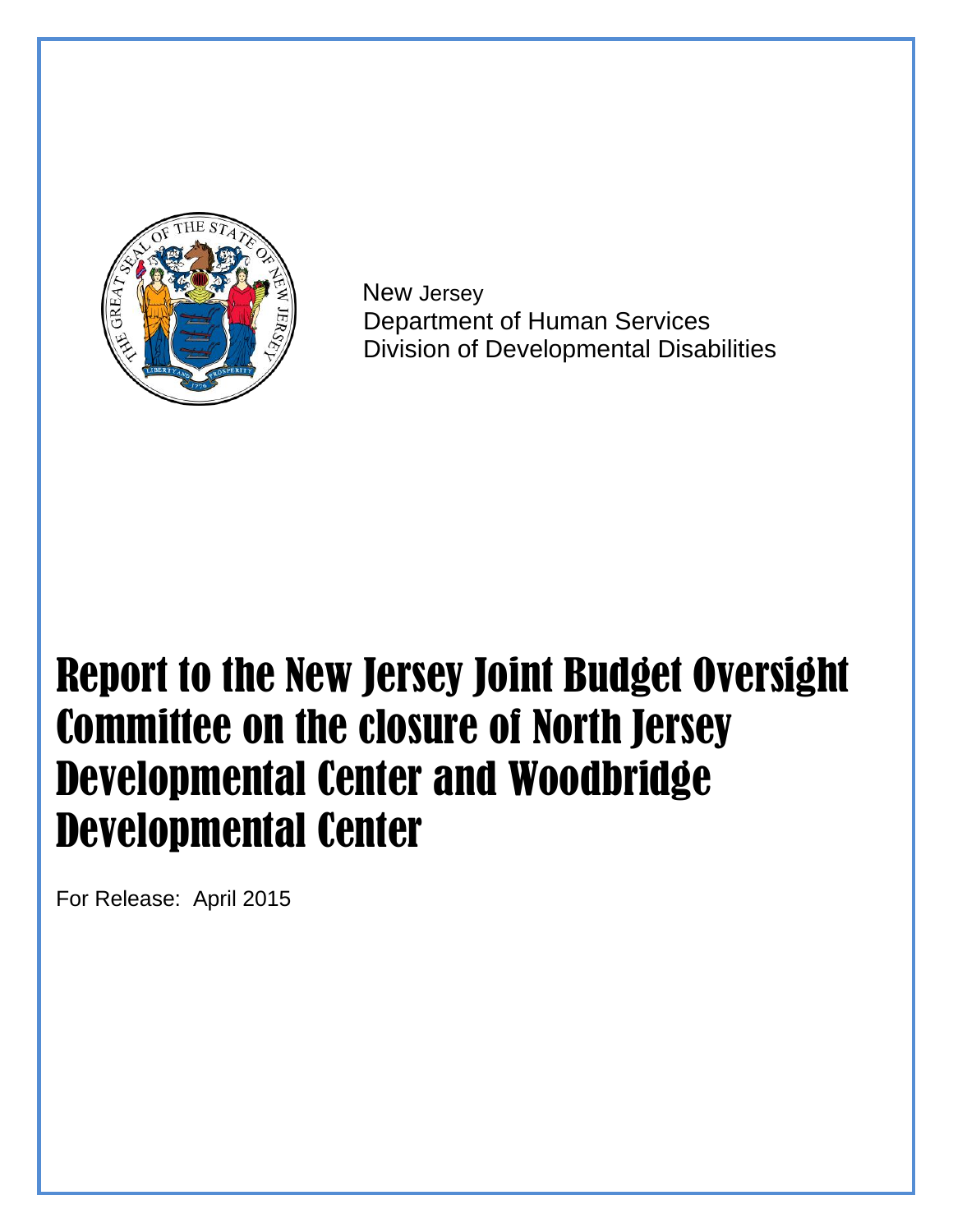## Table of Contents

| Introduction                               | 3 |
|--------------------------------------------|---|
| North Jersey Developmental Center          | 4 |
| Woodbridge Developmental Center            | 5 |
| <b>Fiscal Analysis for Both Facilities</b> |   |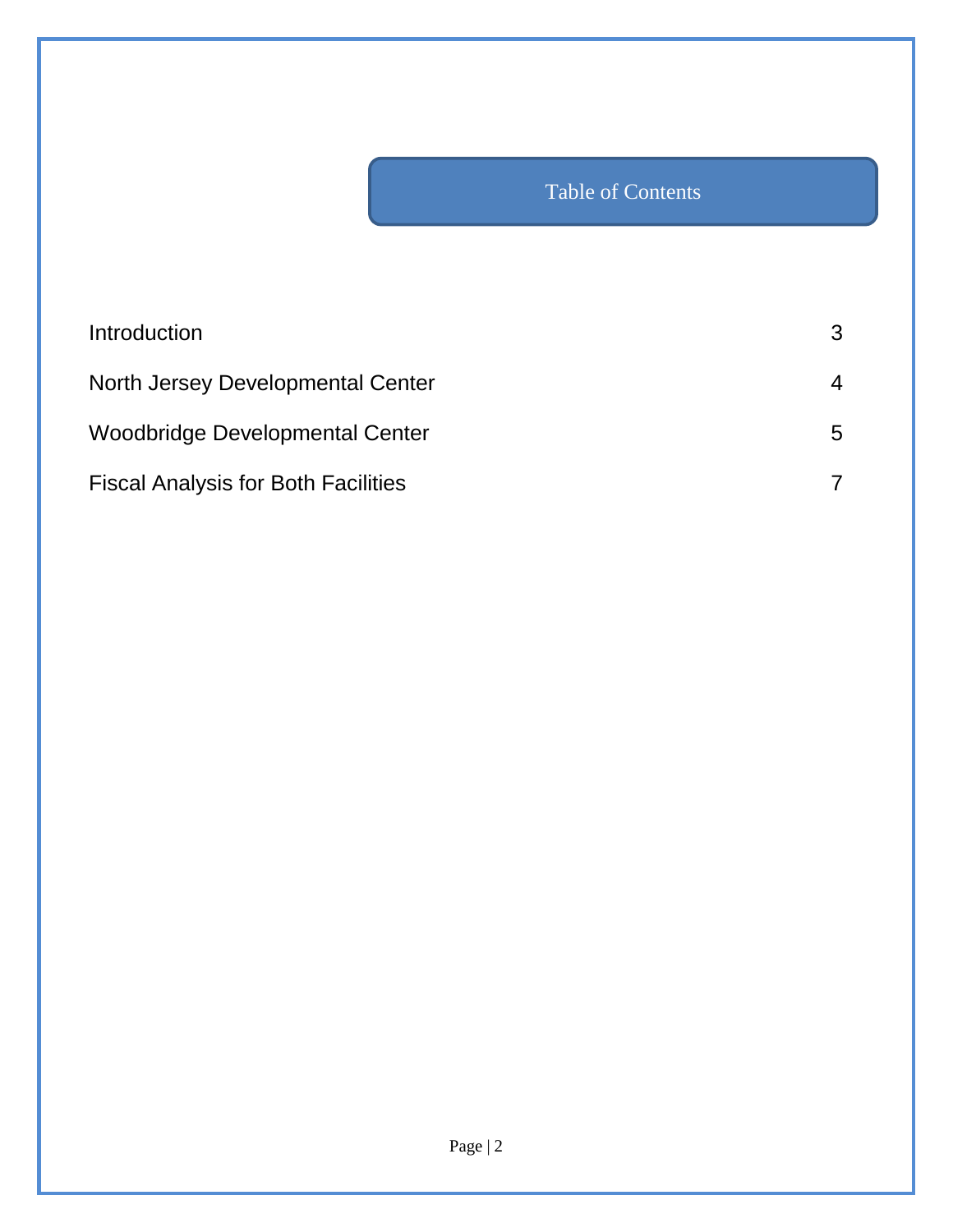#### Introduction

Pursuant to P.L. 2011, c. 143, an independent "Task Force on the Closure of State Developmental Centers" (Task Force) was established. The Task Force, comprised of appointments made by the Governor, Senate President and Assembly Speaker, was instructed to perform a comprehensive evaluation of all of the Developmental Centers (DCs) and provide binding recommendations for the closure of one or more. In August 2012, the Task Force recommended the closure of North Jersey Developmental Center (NJDC) followed by Woodbridge Developmental Center (WDBR), within five years.

A subsequent Blueprint for the Closure of North Jersey Developmental Center and Woodbridge Developmental Center was published in March 2014. That document described the activities undertaken by DHS to close North Jersey Developmental Center by July 1, 2014; and Woodbridge Developmental Center by January 1, 2015. Actual closure dates varied slightly based on the conclusion of the pertinent pay period.

This document is provided to the Joint Budget Oversight Committee as a summary of the North Jersey and Woodbridge Developmental Centers' closures.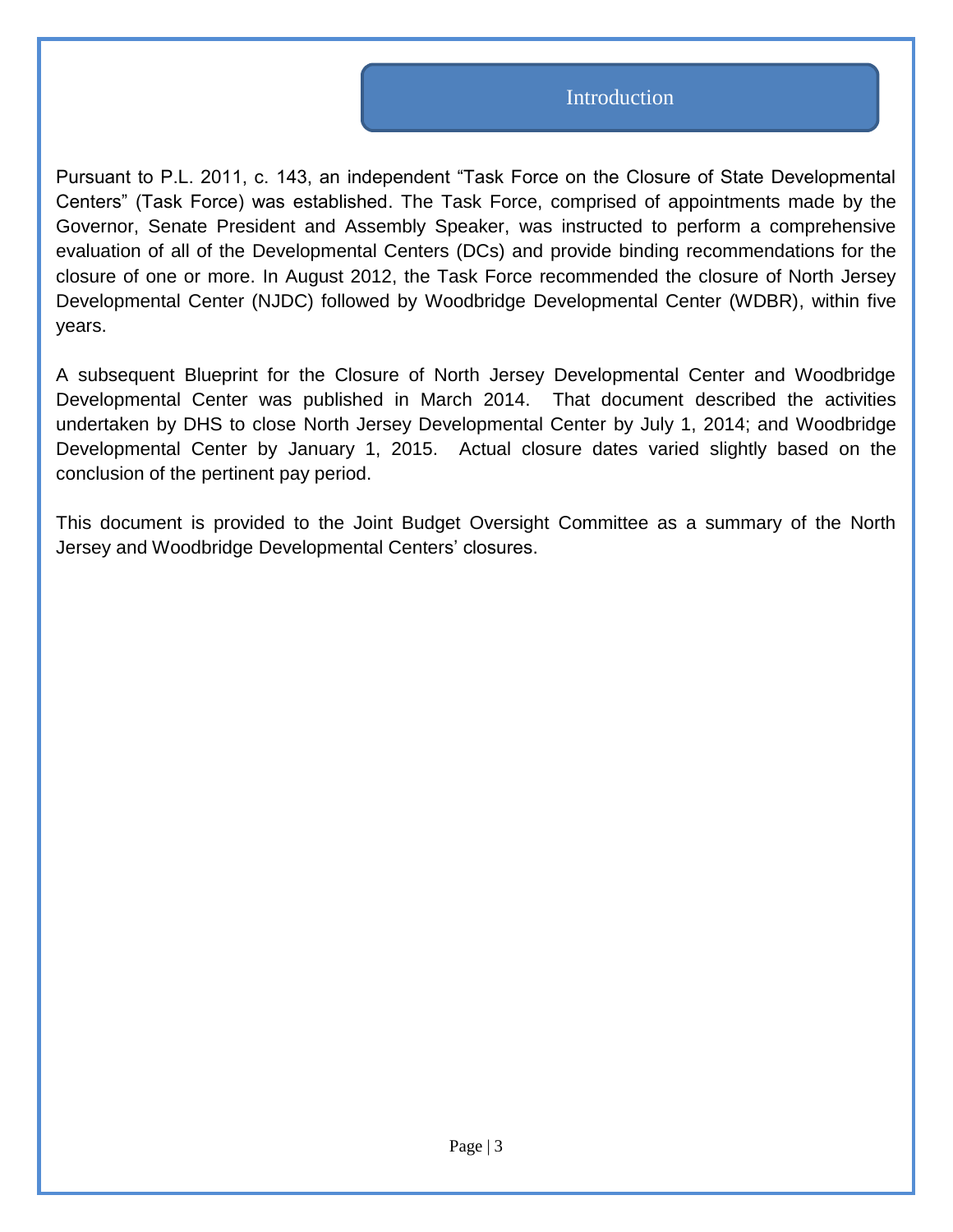## **North Jersey Developmental Center**

### **Public Hearing**

Per N.J.S.A. 30:1-7.4, whenever a facility is to be closed or services privatized that shall result in the abolition of 100 or more non-vacant full time positions a public hearing must be held with adequate notification. This is to allow the citizenship an opportunity to provide testimony on the topic.

The public hearing pertaining to the NJDC closure was held on May 16, 2014 from 10am to 1pm at the Morris County Public Safety Training Academy located at 500 West Hanover Avenue in Parsippany. Notice of the hearing was published on the Division's web page. Additionally, the notice was published in the Star Ledger and Bergen Record on May 5, 2014. CART services and sign language interpreters were offered.

Three individuals attended the hearing and provided testimony. All testimony was positive on the closure:

- Testimony from two trade organizations was provided that spoke positively on the closure of the developmental center. They expressed the ability of community providers to safely serve individuals moving out of developmental centers to community settings. Reference to national trends moving away from reliance on large institutional settings was also included.
- An agency that provides community supports and services provided testimony which told the story of a woman that it served who moved out of a developmental center in the 1980's. It was described how the movement of this individual brought her family closer together and presented an opportunity to re-connect past relationships.

#### **Overview of Resident Movement**

The closure plan for NJDC began in August 2012 following the binding recommendations submitted by the Task Force for the Closure of Developmental Centers and culminated on June 27, 2014. At the time of the Task Force Report's publication on August 1, 2012, there were a total of 359 individuals residing at NJDC: 176 male and 183 female.

Total census reduction from August 2012 through June 2014 was attributed to:

- 138 to homes in the community;
- 199 to other Developmental Centers;
	- o 21 to Greenbrook Regional Center
	- o 9 to Hunterdon Developmental Center
	- o 68 to New Lisbon Developmental Center

Page | 4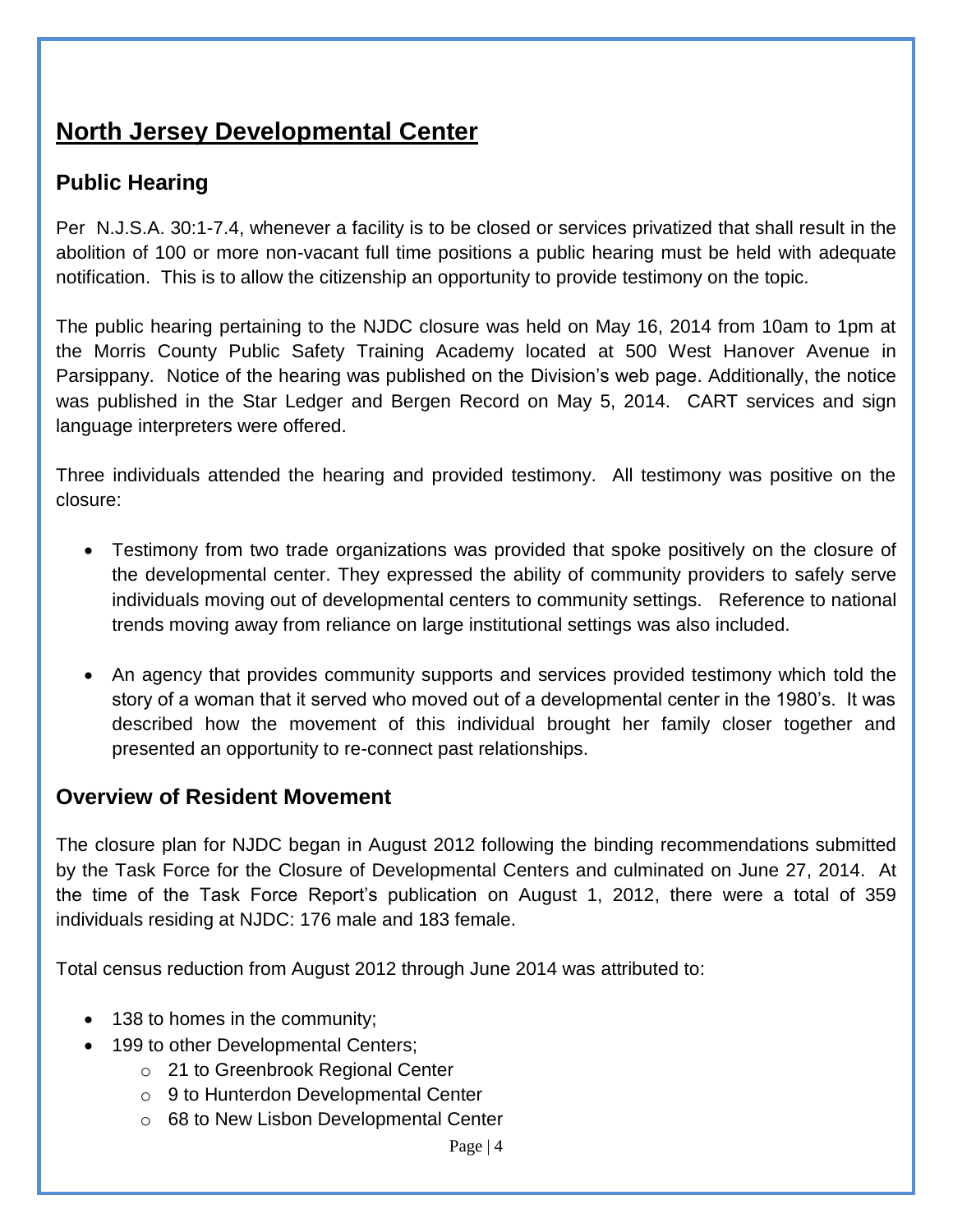- o 63 to Vineland Developmental Center
- o 38 to Woodbine Developmental Center
- 8 skilled nursing home placements;
- 1 discharge from services (family moved out of the country); and
- 13 individuals who passed away at the DC.

## **Woodbridge Developmental Center**

## **Public Hearing**

The public hearing pertaining to the Woodbridge Developmental Center closure was held on September 2, 2014 from 10am to 1pm at 30 Van Dyke Avenue in New Brunswick. Notice of the hearing was published on the Division's web page. Additionally, the notice was published in the Home News and Courier News on August 15, 2014. CART services and sign language interpreters were offered.

Written testimony for the hearing was collected from four individuals. None of the testimony was in favor of the closure:

- A representative from Woodbridge Developmental Center Parents Association provided testimony to concerns over the health and safety of current and former Woodbridge development center residents, the hardship placed on the parents and family members of residents in relation to visiting their loved ones and the readiness of other facilities to care for this population.
- A representative from Hunterdon Developmental Center Parents Association provided testimony stating that the Intermediate Care Facility model (This is the model used in developmental centers) is superior to Home and Community based system (This is the system used in the community). They cited a Rutgers University study entitled "Overlooking Oversight".
- An attorney who provided written testimony protested the public hearing because they had not been directly notified of the hearing date.
- An advocate for New Jersey developmental centers expressed that the staff of these facilities are caring and dedicated to the population they serve. The testimony goes on to reference the hardship the closure places on guardians, parents and family members in the visitation of their loved ones and the importance of that visitation for the individual.